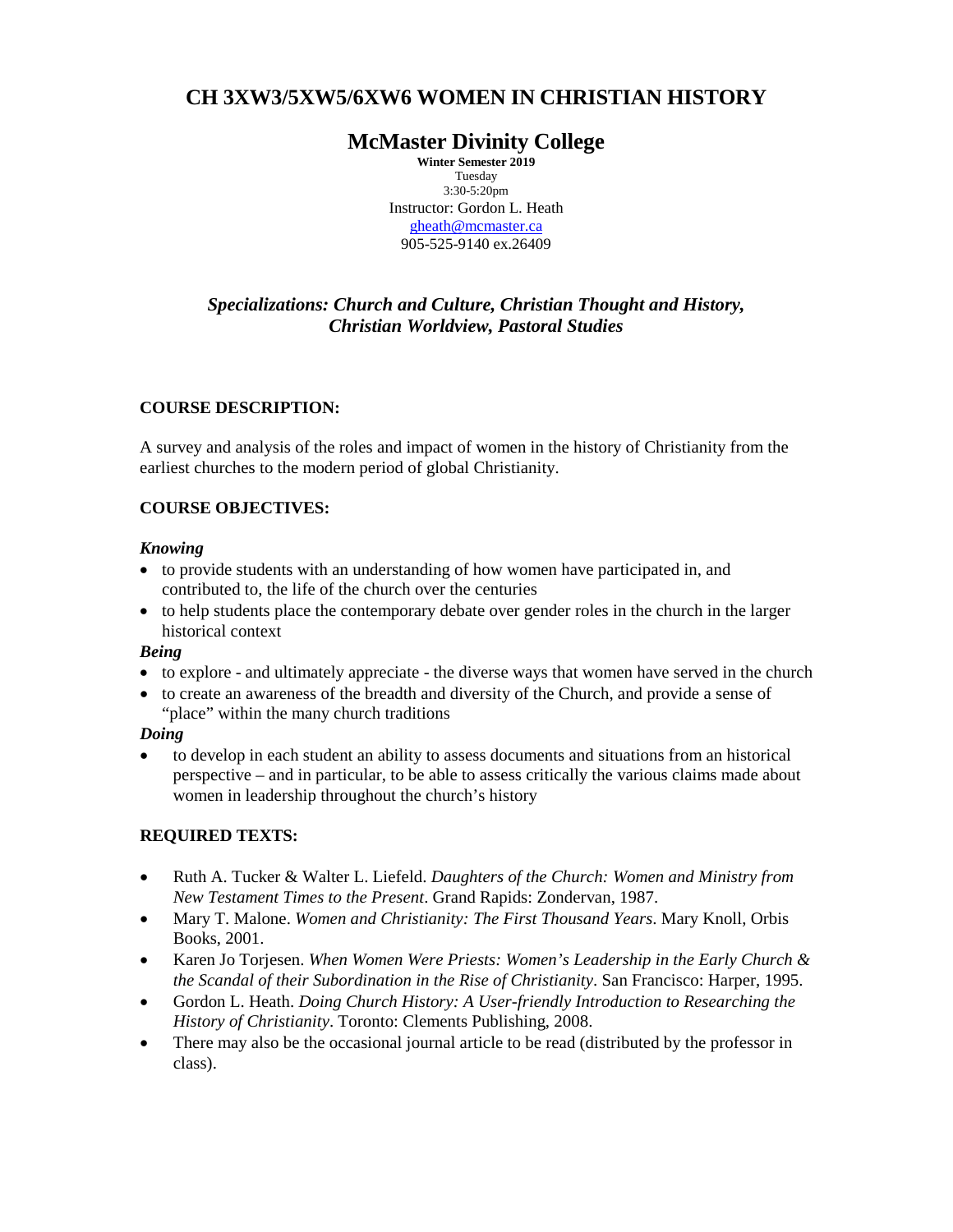#### **ASSIGNMENTS:**

Along with completing the weekly readings, and participating in class discussions and debates, each student will be required to complete the following:

- Position Paper: Each student is required to write a three-page position paper.
- Research Paper: Each student is required to write a ten-page research paper related to their specialization.
- Biographical Presentation: Each student is required to present a class presentation on a particular woman in the church's history.
- Book Review: Students will be required to write a four-five page review of *When Women were Priests.*

*Advanced degree students are expected to fulfill all assignments at an advanced degree level. They will also be required to prepare an annotated bibliography of ten books and/or articles in the area of their research paper, as well as write an additional 7500 words for the research paper.*

#### **GRADING:**

- Position Paper: 10%
- Research Paper: 45%
- Biographical Presentation: 25%
- Book Review: 20%

#### **GENERAL COMMENTS:**

• Textbook Purchase

All required textbooks for this class are available from the College's book service, READ On Bookstore, Room 145, McMaster Divinity College. Texts may be purchased on the first day of class. For advance purchase, you may contact READ On Bookstore, 5 International Blvd, Etobicoke, Ontario M9W 6H3: phone 416.620.2934; fax 416.622.2308; email [books@readon.ca.](mailto:books@readon.ca) Other book services may also carry the texts.

• Academic Honesty

Academic dishonesty is a serious offence that may take any number of forms, including plagiarism, the submission of work that is not one's own or for which previous credit has been obtained, and/or unauthorized collaboration with other students. Academic dishonesty can result in severe consequences, e.g., failure of the assignment, failure of the course, a notation on one's academic transcript, and/or suspension or expulsion from the College. Students are responsible for understanding what constitutes academic dishonesty. Please refer to the Divinity College Statement on Academic Honesty ~ <http://www.mcmasterdivinity.ca/programs/rules-regulations>

• Gender Inclusive Language

McMaster Divinity College uses inclusive language for human beings in worship services, student written materials, and all its publications. It is expected that inclusive language will be used in chapel services and all MDC assignments. In reference to biblical texts, the integrity of the original expressions and the names of God should be respected, but you will need to use gender-inclusive language for humans, and you will need to quote from a gender-inclusive version such as the following: NRSV (1989), NCV (1991), TEV/GNB/GNT (1992), CEV (1995), NLT (1996), TNIV (2005), and the Common English Bible (CEB 2011).

• Style

All stylistic considerations (including but not limited to questions of formatting, footnotes, and bibliographic references) must conform to the McMaster Divinity College Style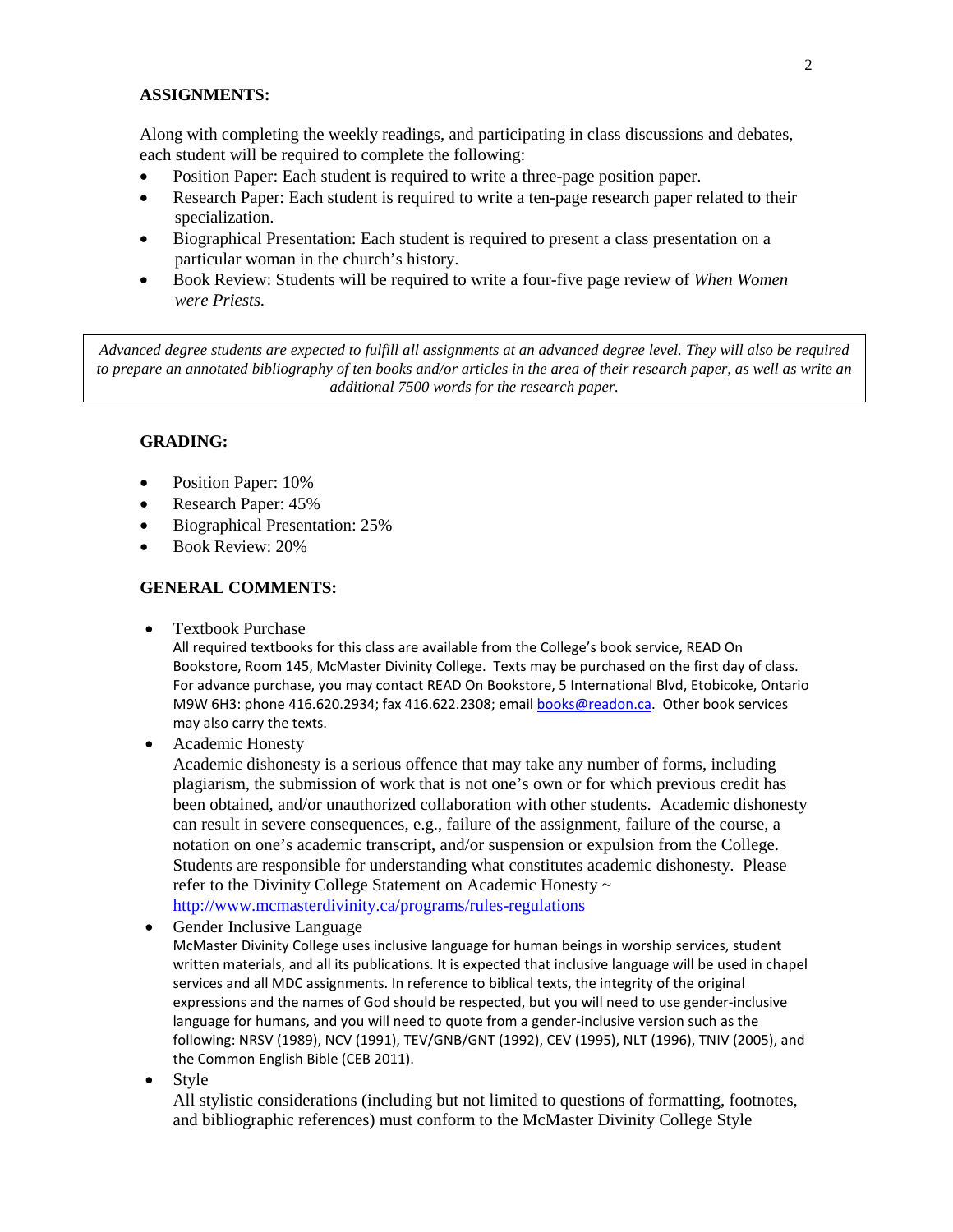Guidelines for Essays and Theses [http://www.mcmasterdivinity.ca/sites/default/files/documents/mdcstyleguide.pdf](http://www.mcmasterdivinity.ca/sites/default/files/documents/MDCStyleGuide.pdf) Failure to observe appropriate form will result in grade reductions.

• Disclaimer

This syllabus is the property of the instructor and is prepared with currently available information. The instructor reserves the right to make changes and revisions up to and including the first day of class.

• Due Dates

Essays must be handed in at the beginning of the class on the day they are due. All other essays will be considered to be late. Students may be exempted from the late penalty of 3% per day (not including weekends) if they attach to their essay a letter explaining the genuine emergency that delayed them. Late assignments (even ones with an extension) will *not* receive comments and constructive criticism from the professor.

• Other

Please turn off your cell phone and/or pager before the class begins. Please do not attend class if you are ill and contagious (e.g. the flu). Respectful dialogue and disagreement is expected.

## **COMMENTS ON ASSIGNMENTS**

All assignments are due at the beginning of the class – anything else is considered to be late.

#### • **Position Paper (Due 15 January, in class)**

This assignment is a brief statement on one's own view of women in ministry, as well as one's view of the church's treatment of women in its history. More details will be provided in class.

#### • **Book Review (Due: 22 January, in class)**

This four-five page review should answer questions such as: what is the author's thesis? How did she go about arguing her thesis (structure, sources, methodology, etc.)? What are the weaknesses and strengths of the book? What is the value of reading the book? See *Doing Church History* for further instructions. A part of your analysis of the book should be an interaction between your specialization and the book.

#### • **Research Paper (Due 19 March, in class)**

This ten page research paper provides an opportunity for students to pursue an area of research that intrigues them. There are a number of ways in which this research is to be completed:

- o Traditional academic research paper (5 pages)
- o Non-traditional formats (5 pages)
	- $\checkmark$  Popular article for a church or denominational publication (2-3 pages)
	- $\checkmark$  Popular article for a public audience, and to be posted on a blog or Facebook (2-3 pages)

Paper Presentation: On the days designated in the syllabus, students will present their research paper to the class. After each presentation, there will be a time of questions and discussions. Papers MUST be completed before this date. The time allotted for the presentations will depend on the number of students in the class.

The topic for the paper should relate to the student's specialization. Results of research will be shared with the class at the end of the semester.

#### o *Church and Culture Specialization*

The primary focus of this research should be on a theological analysis of a past culture or our contemporary culture in regards to Christian attitudes and actions towards women. The focus should be relatively specific, rather than scattered (eg. "the idealization of